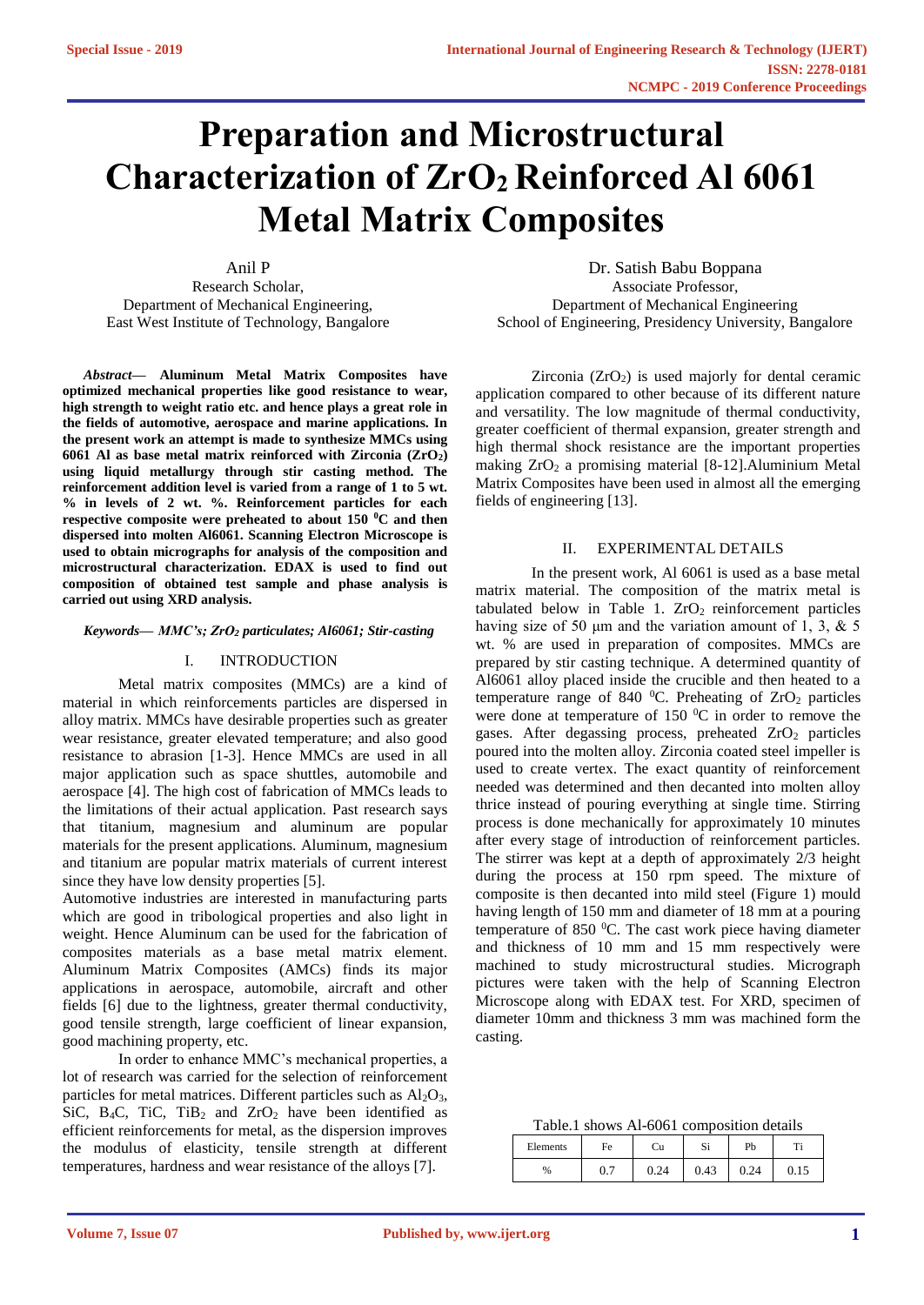| Elements | Mg    | Mn    | Ni   | Zn   | Sn    |
|----------|-------|-------|------|------|-------|
| %        | 0.802 | 0.139 | .005 | 0.25 | 0.001 |



Fig 1. Steel Mould used for casting

## III. RESULTS & DISCUSSIONS

# A. Study of  $Al6061-ZrO<sub>2</sub>$  microstructure

Casting process is a hard process to fabricate ZrO<sup>2</sup> reinforced MMCs because  $ZrO<sub>2</sub>$  particulates have low property of agglomeration and wettability giving poor mechanical properties with non-uniform distribution. The present work explains the fabrication of Al6061-ZrO<sub>2</sub> composites by stir casting process with mixing of respective  $ZrO<sub>2</sub>$  quantity in 3 consecutive stages. The addition of  $ZrO<sub>2</sub>$ powders in the composites was 1, 3, 5 wt. %. Micrographs by SEM were captured as show in the figures 2[a-c] and explains the micrograph for Al6061 with varying wt. % of  $ZrO<sub>2</sub>$ .



Fig.2.a. Micrograph of Al6061-ZrO<sub>2</sub> particulates with 1wt. % of  $ZrO<sub>2</sub>$ 



Fig.2.b. Micrograph of Al6061-ZrO<sub>2</sub> particulates with 3wt. % of ZrO<sub>2</sub>



Fig.2.c. Micrograph of Al6061-ZrO<sub>2</sub> particulates with 5wt. % of  $ZrO<sub>2</sub>$ 

### *B. XRD RESULTS*

Figure 3 (a-b) represents XRD graph carried on Al6061-ZrO<sup>2</sup> composite. The test has been carried out to identify the presence of  $ZrO_2$  for 3wt. % and 5wt. % of  $ZrO_2$ . Fig.3.a represents the XRD pattern for Al 6061 alloy with 3 wt. %  $ZrO<sub>2</sub>$  MMCs. In the pattern, totally five peaks are noticed ranging from  $20^0$  -  $90^0$  span and the respective values are 2 theta for  $38.36^{\circ}$ ,  $44.580^{\circ}$ ,  $64.97^{\circ}$  and  $78.08^{\circ}$  with respect to Al and 2 theta at  $82.29^{\circ}$  belongs to  $ZrO_2$ .

Figure 3b shows the XRD patterns of Al 6061 alloy with 5wt. %  $ZrO<sub>2</sub>$  with five peaks varies between  $20^0$ -90<sup>0</sup> span. The 2 theta of  $38.33^0$ ,  $44.55^0$ ,  $64.96^0$  and  $78.1^0$  peaks value were obtained with respect to Al and 2 theta of  $82.30<sup>0</sup>$ belongs to  $ZrO<sub>2</sub>$ .